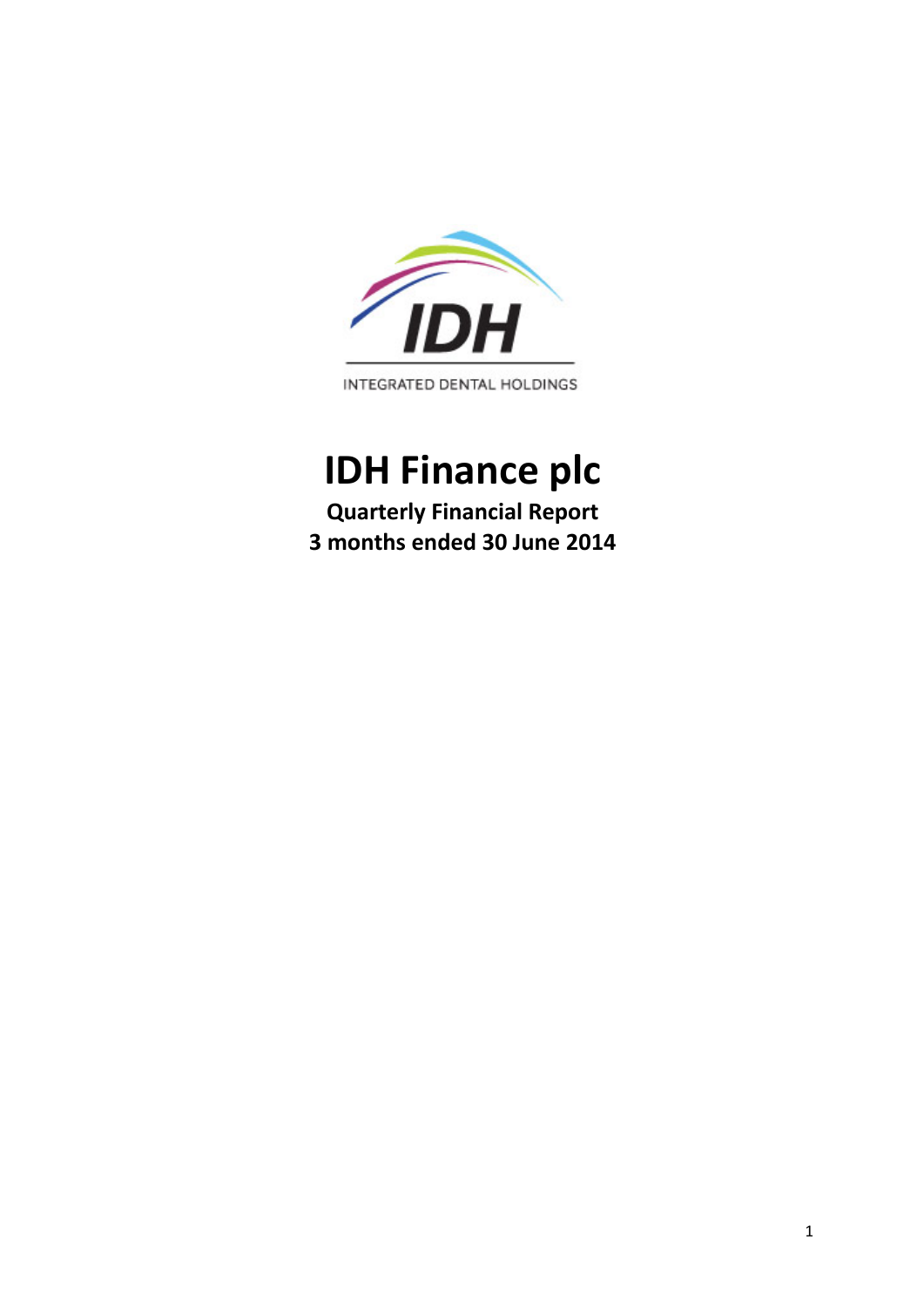

### **Contents**

| Summary highlights                                                                    | 3  |
|---------------------------------------------------------------------------------------|----|
| Management's discussion and analysis of financial condition and results of operations | 4  |
| Risk factors and recent developments                                                  | 9  |
| Unaudited condensed consolidated financial statements:                                | 10 |
| Profit and loss account                                                               | 11 |
| Balance sheet                                                                         | 12 |
| Cash flow statement                                                                   | 13 |
| Reconciliation of net cash flow to movement in net debt                               | 14 |
| <b>Notes</b>                                                                          | 15 |

# **Presentation of financial data**

This report summarises consolidated financial and operating data derived from the unaudited consolidated financial statements of Turnstone Midco 2 Limited, the parent company of IDH Finance plc. The summary financial information provided has been derived from our records for the three month accounting period to 30 June 2014 which are maintained in accordance with UK GAAP. The interim results are not necessarily indicative of the results to be expected for the full year.

We have presented certain non-GAAP information in the quarterly report. This information includes "EBITDA", which represents earnings before interest, tax, depreciation, amortisation and one‐off exceptional and strategic items. Our management believes EBITDA is meaningful for investors because it provides an analysis of our operating results, profitability and ability to service debt. EBITDA is also used by management to track our business development, establish operational and strategic targets and make important business decisions. EBITDA is the measure commonly used by investors and other interested parties in our industry.

Comparative information has been provided for the quarter ended 30 June 2013. Information presented in this report and described as like‐for‐like excludes any practices or other operating units trading in the group in the current financial year or the year ended 31 March 2014 but not in both.

The comparative information for the three month period to 30 June 2013 includes the period prior to the closing of the notes offering by IDH Finance plc, which took place on 30 May 2013 ("closing").

References to "Integrated Dental Holdings", "IDH" and "the group" refer to Turnstone Midco 2 Limited and all of its subsidiaries.

# **DISCLAIMER**

**THIS DOCUMENT HAS BEEN PREPARED BY TURNSTONE MIDCO 2 LIMITED AND IDH FINANCE PLC. BY REVIEWING THIS DOCUMENT OR PARTICIPATING ON THE CONFERENCE CALL THAT PRESENTS IT, YOU AGREE TO BE BOUND BY THE FOLLOWING CONDITIONS.**

**THIS DOCUMENT IS FOR INFORMATION PURPOSES ONLY AND DOES NOT CONSTITUTE AN OFFER TO SELL OR THE SOLICITATION OF AN OFFER TO BUY SECURITIES IN TURNSTONE MIDCO 2 LIMITED OR IDH FINANCE PLC. FURTHERMORE IT DOES NOT CONSTITUTE A RECOMMENDATION BY TURNSTONE MIDCO 2 LIMITED OR ANY OTHER PARTY TO SELL OR BUY SECURITIES IN TURNSTONE MIDCO 2 LIMITED OR ANY OTHER SECURITIES. ALL WRITTEN OR ORAL FORWARD LOOKING STATEMENTS ATTRIBUTABLE TO TURNSTONE MIDCO 2 LIMITED, IDH FINANCE PLC, OR PERSONS ACTING ON THEIR BEHALF ARE QUALIFIED IN THEIR ENTIRITY BY THESE CAUTIONARY STATEMENTS.**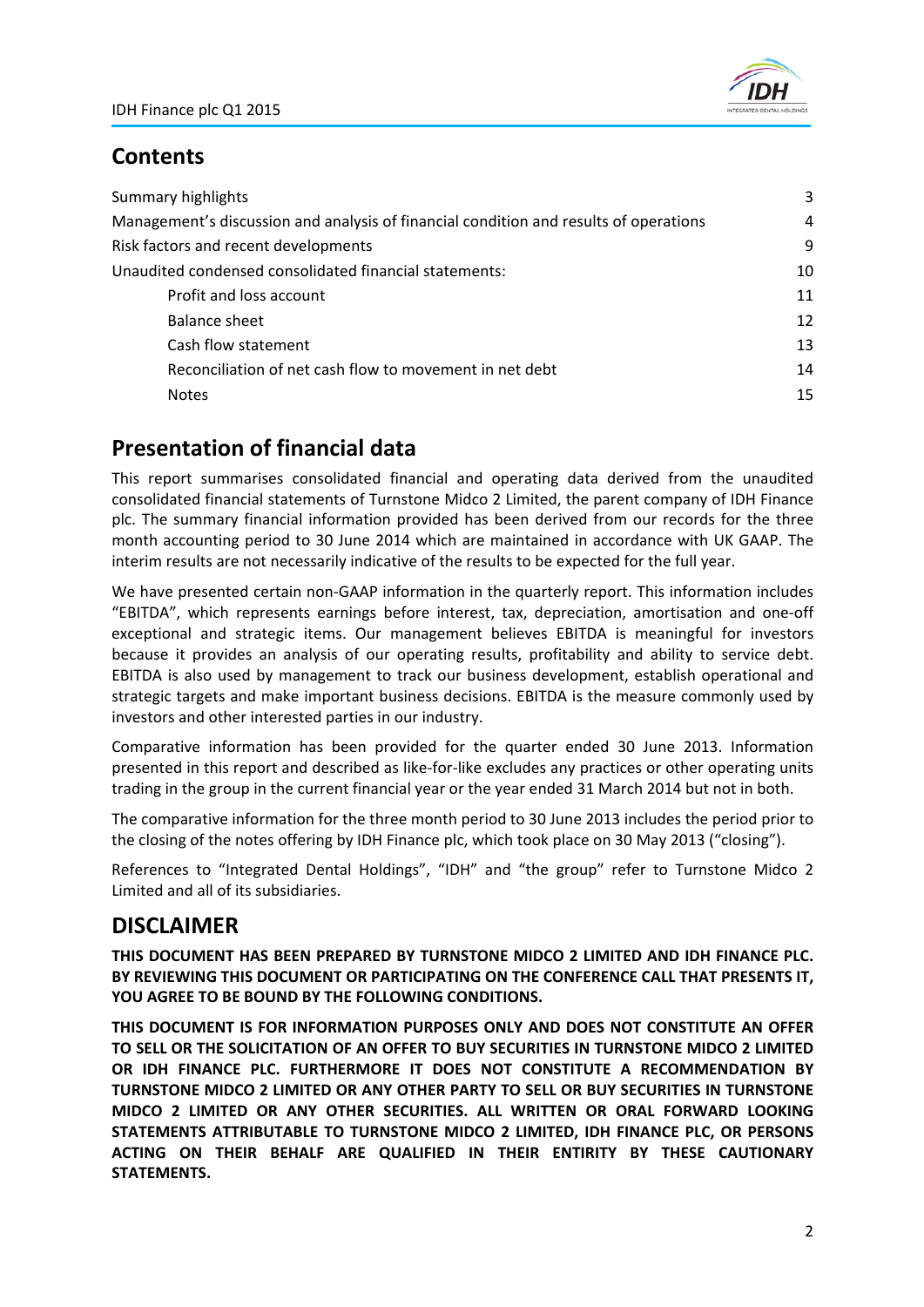

### **Summary highlights**

- EBITDA before exceptional items for the three months ended 30 June 2014 ("Q1 FY15") increased to £17.7m, 15.2% up on the three months to 30 June 2013.
- Q1 FY15 turnover was £123.9m. Year on year turnover growth, predominantly driven by acquisitions through the year, was 25.5%.
- Q1 FY15 like-for-like private revenue growth of 15.0%.
- The Dental Directory acquisition on 17 April 2014 increased our presence in the dental materials, equipment and services markets which began with our acquisition of dbg in 2013.
- With the inclusion of Dental Directory's post acquisition results:
	- o Q1 FY15 gross margin percentage of 44.9% compared to 47.8% in the three months to 30 June 2013.
	- o Administrative expenses, excluding depreciation, goodwill amortisation and exceptional items, as a percentage of turnover was 30.9%, reduced from 32.7% in Q1 FY14.
- Increase in LTM EBITDA to £70.1m and pro-forma LTM EBITDA to £83.8m.
- Nine practices were acquired during the quarter total practices increased to 592.
- Operating cash generated of £17.5m.
- Maintenance capital expenditure for the quarter ended 30 June 2014 was £4.7m.
- Normalised cash conversion adjusting for one-off items in working capital and maintenance capital expenditure was 78.6%.
- £71.1m was spent on acquisitions during the quarter, including The Dental Directory.
- £101.25m (before expenses) raised through the issue of additional Senior Secured Floating Rate Notes in May 2014.
- Cash and cash equivalents at 30 June 2014 of £23.4m and net debt was £465.1m.
- Gearing levels are 6.63 times and 5.55 times LTM EBITDA and pro‐forma LTM EBITDA respectively.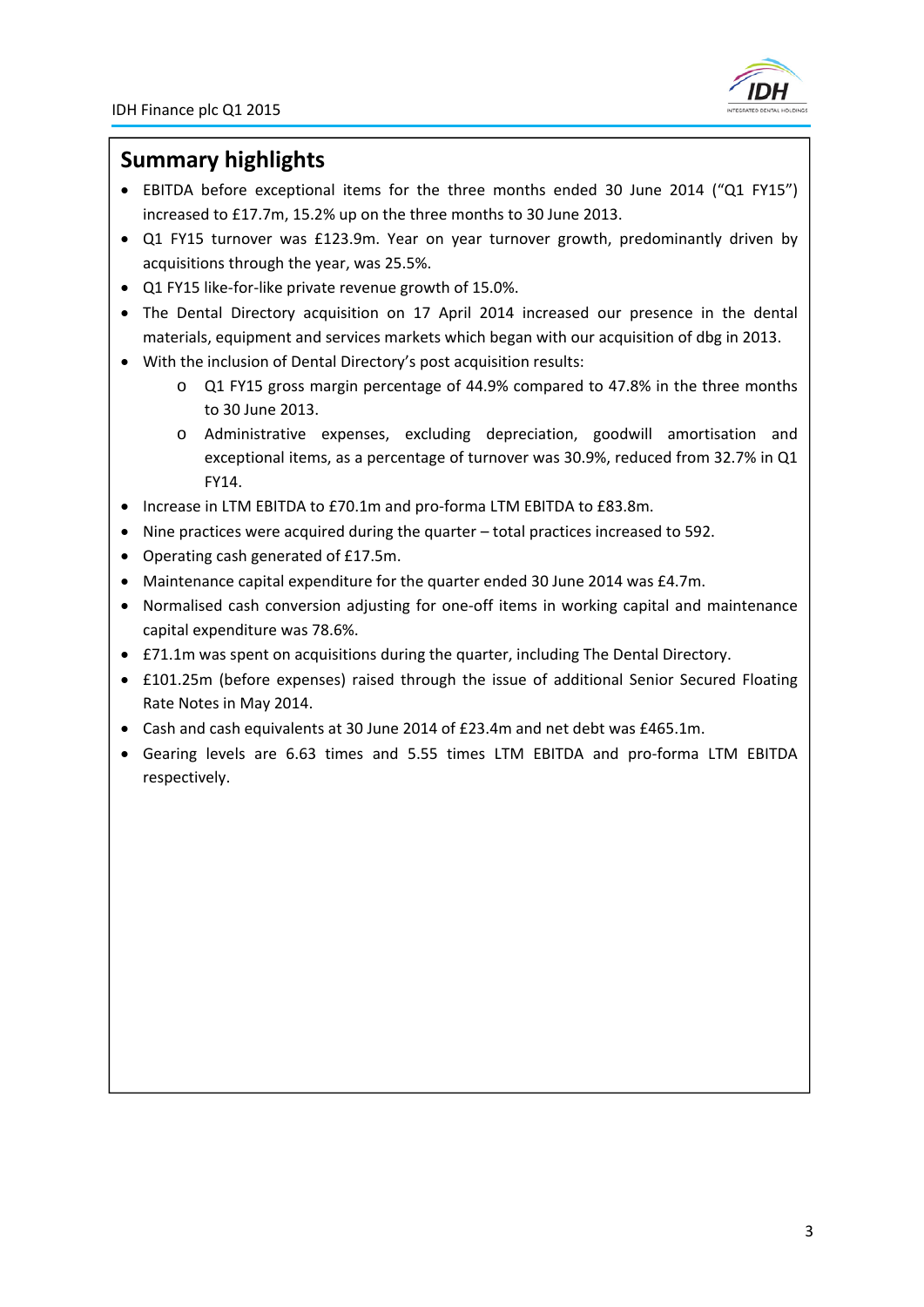

# **Management's discussion and analysis of financial condition and results of operations**

### **Overview**

Integrated Dental Holdings ("IDH") is pleased to announce its results for the quarter ended 30 June 2014.

IDH is the leading provider of dental services in the United Kingdom with a network of 592 dental practices throughout England, Scotland and Wales.

Our core business is the provision of primary care dental services on behalf of the NHS. The majority of our dental practices also provide private dentistry services including general dentistry, hygienist and cosmetic services. A small number of our practices also provide specialist and advanced services such as treatment under sedation, dental implants and orthodontics.

Following the acquisition of The Dental Directory ("DD") in April 2014 and the Dental Buying Group ("dbg") in April 2013, the group is also a leading provider of materials, equipment and services to dental practices across the UK. In conjunction with the Academy (provision of internal and external learning facilities), DD and dbg now make up our Practice Services division.

# **Commentary on results**

The following discussion of IDH's financial condition and results of operations should be read in conjunction with the unaudited condensed consolidated financial statements and the related notes contained in this interim report.

The key performance indicators for the group for the five quarters from 1 April 2013 to 31 March 2014 and for the quarter ended 30 June 2014 are provided below:

| Key performance indicators                              |     | Q1 2014 | Q2 2014 | Q3 2014 | Q4 2014 | Q1 2015 |
|---------------------------------------------------------|-----|---------|---------|---------|---------|---------|
| Turnover (£m)                                           |     | 98.7    | 97.6    | 104.4   | 106.7   |         |
| EBITDA (£m)                                             |     | 15.4    | 15.6    | 17.7    | 19.1    | 177     |
| LTM EBITDA (£m)                                         |     | 59.0    | 61.5    | 64.8    | 67.8    | 70.1    |
| Operating profit (£m)                                   |     | 4.0     | 4.0     | 4.2     | 6.4     |         |
| NHS dentistry services as a percentage of turnover      |     | 85.6%   | 85.0%   | 84.6%   | 84.4%   |         |
| Private dentistry services as a percentage of turnover  |     | 12.7%   | 13.3%   | 13.7%   | 13.8%   |         |
| Practice services as a percentage of turnover           | (1) | 1.7%    | 1.7%    | 1.7%    | 1.8%    | 16.0%   |
| Like-for-like private turnover growth                   |     | 5.6%    | 7.6%    | 12.6%   | 8.4%    | 15.0%   |
| Gross profit margin %                                   |     | 47.8%   | 48.9%   | 48.0%   | 48.4%   | 44.9%   |
| Administrative expenses as a percentage of turnover     |     | 32.7%   | 33.3%   | 31.4%   | 30.9%   | 30.9%   |
| <b>EBITDA</b> margin %                                  |     | 15.6%   | 16.0%   | 17.0%   | 17.9%   | 14.3%   |
| Number of dental practices                              |     | 550     | 561     | 570     | 585     | 592     |
| Maintenance capital expenditure (£m)                    |     | 4.6     | 4.4     | 3.8     | 5.1     |         |
| Cash conversion after maintenance capital expenditure % | (2) | 23.7%   | 67.6%   | 60.6%   | 72.0%   | 74.4%   |
| Proforma EBITDA (£m)                                    |     | 70.3    | 71.6    | 73.0    | 84.8    | 83.8    |

(1) Turnover from practice services includes the Dental Buying Group ("dbg") and The Dental Directory and totals £19.9m in Q1 FY15 (Q1 FY14: £1.8m).

(2) Normalised cash conversion, after adjusting for one‐off items in working capital and maintenance capital expenditure in Q1 FY15 was 78.6%.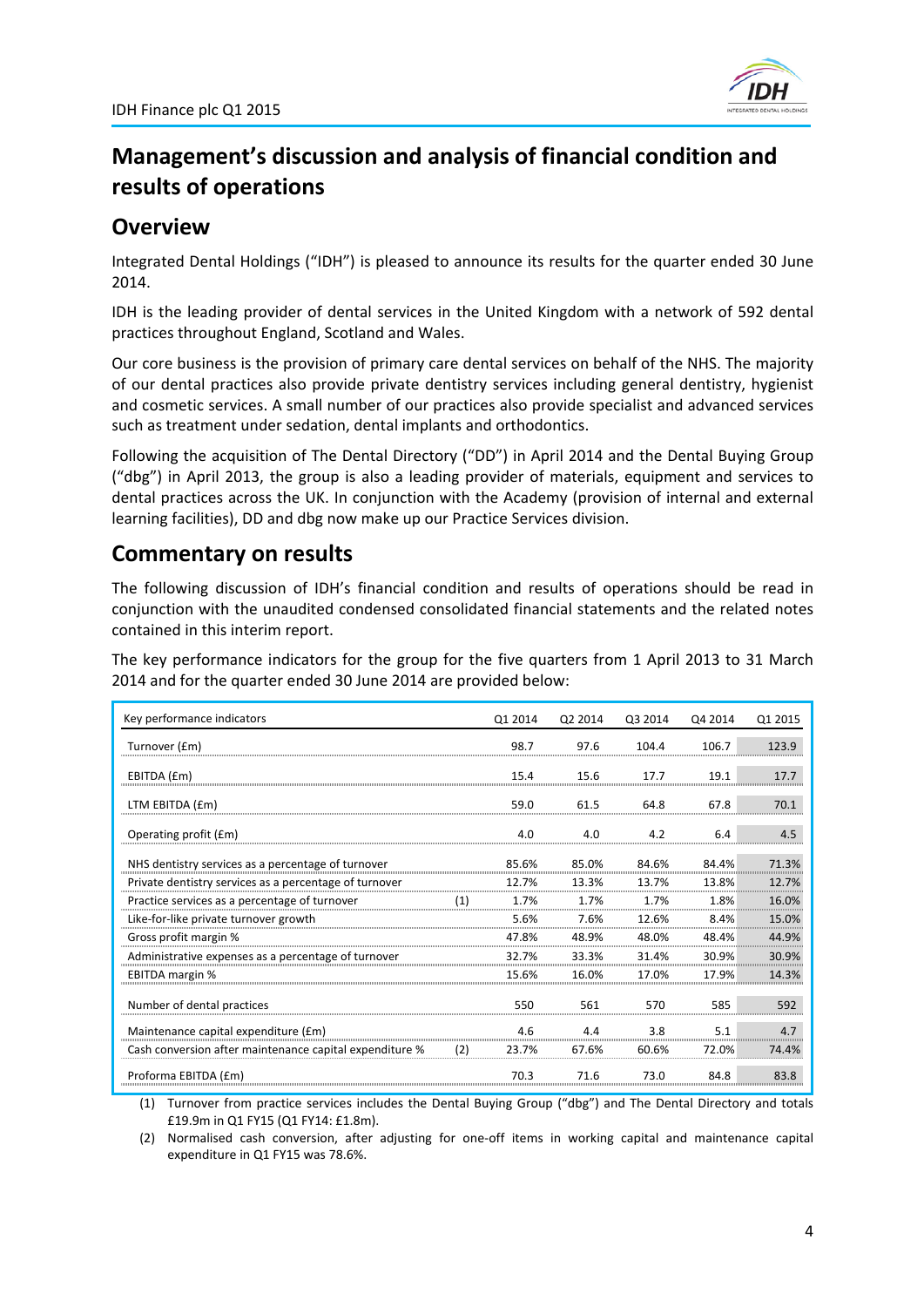

In the quarter ended 30 June 2014, we acquired nine dental practices for a total of 592 dental practices in our estate as at the quarter end. In addition, we acquired The Dental Directory in April 2014, a leading provider of materials, equipment and services to dental practices across the UK.

### **Turnover**

Group turnover increased by £25.1m, or 25.5%, from £98.7m for the three month period ended 30 June 2013 ("Q1 FY14") to £123.9m for the three month period to 30 June 2014 ("Q1 FY15").

Turnover derived from dental practices increased by £7.0m from £97.0m to £103.9m. The remaining £18.2m increase was delivered from new services provided to dental practices and other associated businesses following the acquisition of The Dental Directory and including dbg.

| Group turnover                           | Q1 2015 |        | Q1 2014 Movement |
|------------------------------------------|---------|--------|------------------|
|                                          | £'000   | £'000  | £'000            |
| Practices owned as at 1 April 2013       | 93,204  | 93,852 | (648)            |
| Practice disposals                       |         | 84     | (84)             |
| Practices acquired or opened:            |         |        |                  |
| During the 12 months ended 31 March 2014 | 10,430  | 3,027  | 7,403            |
| During the 3 months ended 30 June 2014   | 300     |        | 300              |
| Dental practice turnover                 | 103,934 | 96.963 | 6,971            |
| Practice services and other turnover     | 19,919  | 1,763  | 18,156           |
| Group turnover                           | 123,853 | 98,726 | 25,127           |

Turnover of £10.4m was contributed by the 61 practices acquired or opened during the period 1 April 2013 to 31 March 2014 ("FY14 acquisitions") in the quarter ended 30 June 2014, a £7.4m increase over the £3.0m contributed by the 19 practices acquired or opened in the first three months of the last financial year. The nine practices acquired or opened during FY15 ("FY15 acquisitions") contributed an additional £0.3m.

### **NHS revenue**

NHS revenue for the quarter ended 30 June 2014 was £88.3m, an increase of £3.8m and 4.4% from £84.5m in Q1 FY14.

This increase was principally due to the impact of acquisitions with £6.1m generated by FY14 and FY15 acquisitions.

Practices owned at 1 April 2013 contributed a lower level of revenue compared to 2013 (a reduction from £82.1m to £79.7m) due to a slow start to the NHS contract year partially offset by the 1.6% NHS dentistry contract uplift applied to the contracted Units of Dental Activity ("UDA") from 1 April 2014. Management anticipate that the UDA shortfall will be recovered over the balance of the NHS contract year to 31 March 2015.

Included within the NHS revenue number is £6.7m (Q1 FY14: £6.4m) generated from the delivery of Orthodontic services under contracts with NHS England.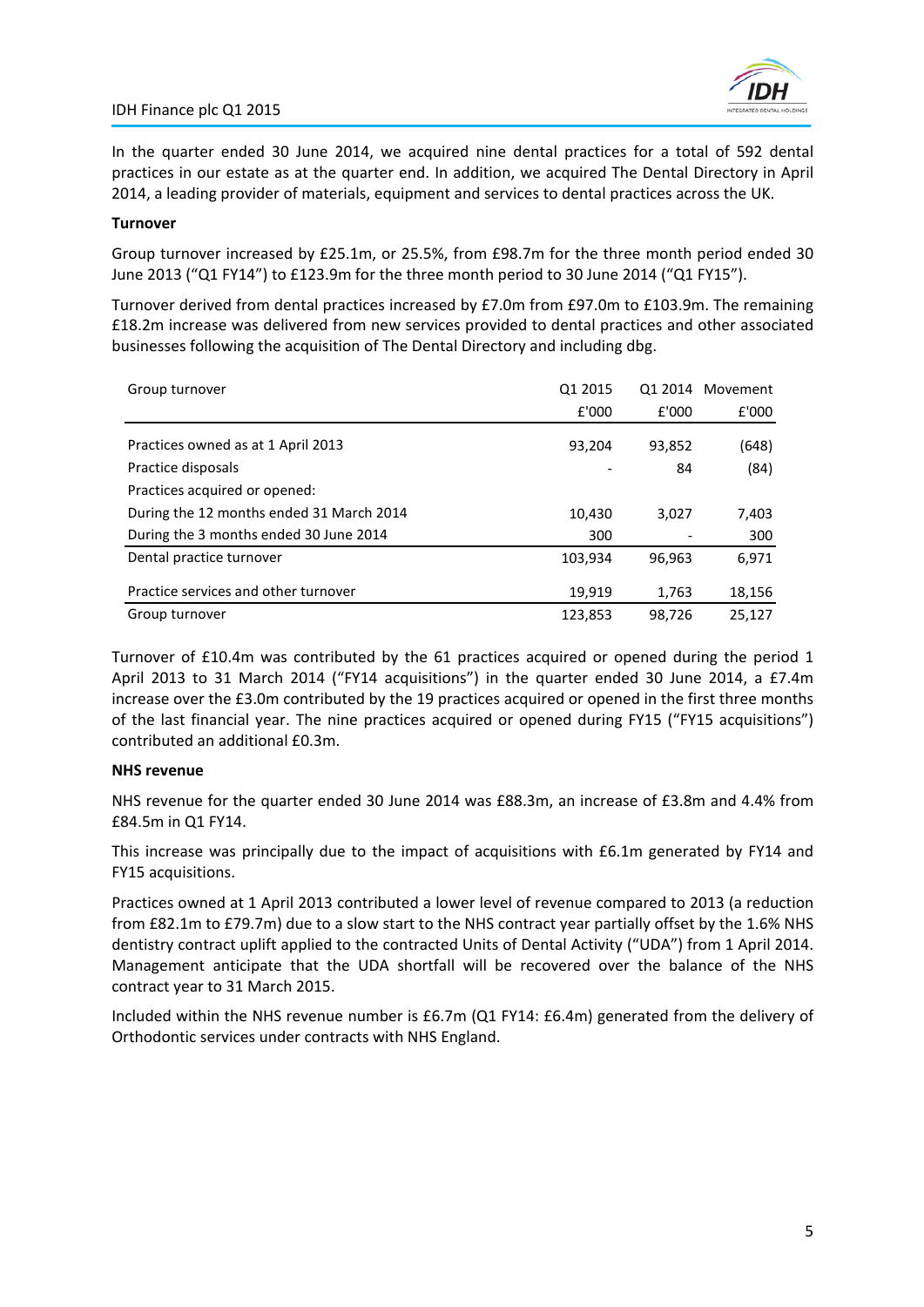

### **Private revenue**

Private revenue for the quarter ended 30 June 2014 was £15.7m, 26.1% higher than £12.4m for the equivalent period in FY14.

Practices owned at 1 April 2013 increased private sales by £1.8m or 15.0% to £13.5m for the quarter with acquired practices generating £1.6m additional private revenue. Private revenue increases have been generated through recommended price increases, the development of additional services for the dentist associates to provide to our patients and increased training in providing patient choice.

#### **Practice services and other revenue**

Revenue of £19.9m (Q1 FY14: £1.8m) has been generated from The Dental Directory, dbg and other services.

### **Cost of sales**

Gross margin for the quarter ended 30 June 2014 was 44.9% a 2.9% decrease from 47.8% in the quarter ended 30 June 2013. This movement is due to a change in sales mix following the acquisition of The Dental Directory in April 2014. Dental practice gross margin for Q1 FY15 was 48.2% (Q1 FY14: 47.8%), compared to 27.5% for practice services.

Cost of sales increased by £16.8m and 32.5% from £51.5m to £68.3m for the quarter. The increase in the cost of sales is primarily the result of the Dental Directory acquisition which, along with dbg and other services added £13.8m. In addition, the increase in revenue from FY14 and FY15 acquisition sites increased cost of sales by £4.0m.

The mix effect of increased private turnover and the associated higher dentist fee rates, lab and materials costs have slightly diluted the effect of the margin increase arising from the 1.6% NHS contract uplift.

Margins continue to be assisted by a reduced level of locum usage in dental practices compared to Q1 FY14. Q2 FY15 gross margin will be affected by the transfer of IDH materials supply from an external third party to The Dental Directory; this was successfully completed in the first week of July at the start of Q2 FY15.

### **Administrative expenses**

Administrative expenses including goodwill amortisation and depreciation were £51.6m for Q1 FY15, an increase of £8.0m from £43.6m in the three months to 30 June 2013. Administrative expenses excluding goodwill amortisation, depreciation, grant income and exceptional items were £38.3m, an increase of £6.1m from £32.2m in Q1 FY14.

The movement in administrative expenses is primarily due to the overheads of the acquired Dental Directory business of £3.6m, in addition to practice overheads relating to acquisitions including staff costs, rent, utilities and equipment maintenance and central administrative increases for the additional practices.

The group's largest overhead is the cost of staff working in dental practices, in operational management and at head office. In the quarter ended 30 June 2014, staff costs were £25.1m, an increase of £4.3m from £20.8m in Q1 FY14. This increase is due to the Dental Directory acquisition (£2.2m), practice acquisitions (£1.3m) and a general staff pay increase of 1.5% awarded at the beginning of April 2014.

Practice rent expense for the quarter was £2.6m, 2.1% of revenue and an increase of £0.1m from £2.5m in FY13. The increase was due to the growth in the number of practices.

Dental equipment and practice property maintenance costs for Q1 FY15 were £2.0m in line with Q1 FY14 despite the increase in the practice estate.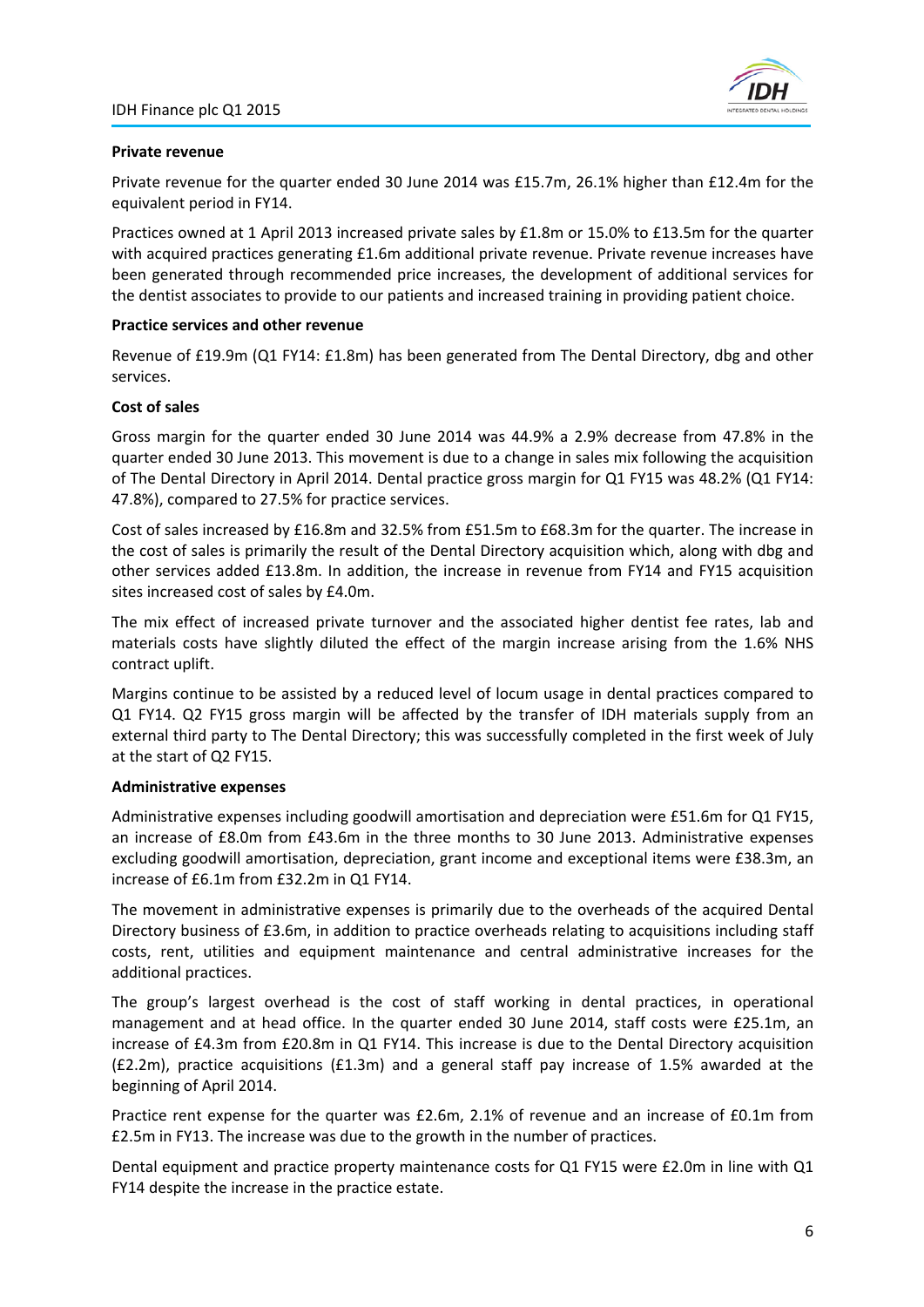

£'000

### **Other operating income**

Other operating income for the three months ended 30 June 2014 was £0.5m. Other operating income includes contractual support received from Scottish Health Boards to assist in the upkeep of our Scottish dental practices (based on the proportion of NHS treatment carried out by each practice) and property rental income.

### **EBITDA before exceptional items**

Earnings before interest tax, depreciation, amortisation and exceptional items increased by £2.3m, or 15.2% from Q1 FY14 (£15.4m) to Q1 FY15 (£17.7m).

### **Pro‐forma LTM EBITDA**

|                                                                                        | <b>LUUU</b> |
|----------------------------------------------------------------------------------------|-------------|
|                                                                                        |             |
| LTM EBITDA before exceptional items at 30 June 2014                                    | 70,111      |
| Estimated adjusted EBITDA of acquired dental practices at 30 June 2014                 | 4.627       |
| Adjusted EBITDA for dbg including annualised synergies                                 | 1.414       |
| Adjusted EBITDA for The Dental Directory including annualised synergies <sup>(1)</sup> | 7,605       |
| Estimated pro-forma adjusted LTM EBITDA                                                | 83,757      |

(1) The EBITDA adjustment to The Dental Directory has been adjusted for unexpected issues related to a small number of sales staff and the consequent short term reduction in turnover. Management have taken action to address these points.

Pro‐forma LTM EBITDA has been calculated following the methodology set out in the IDH Finance plc Offering Memorandum dated 22 May 2013.

The estimated adjusted EBITDA for acquired dental practices are management estimates for the annual EBITDA of an acquired practice less the actual results consolidated in LTM EBITDA from the date of acquisition. For dbg the EBITDA adjustments are the full year effect of the synergies described in the Offering Memorandum.

For The Dental Directory, the EBITDA adjustments include the effect of the synergies described in the Offering Memorandum dated 6 May 2014.

#### **Interest**

The interest charge of £9.9m arises from the new funding structure, including interest arising from the additional £100.0m of Senior Secured Floating Rate Notes issued on 9 May 2014.

The current financing structure for the group was effective from 30 May 2013 and a full quarter of charges for the £200.0m 6% Senior Secured Fixed Rate Notes, £225.0m Senior Secured Floating Rate Notes and £75.0m Second Lien Notes, equivalent to £7.1m, is included in the quarterly results.

The remaining £2.8m relates to fees incurred in respect of the issue of the additional Senior Secured Floating Rate Notes in May 2014, amortisation of arrangement fees, interest rate swap charges and interest charges in respect of the Super Senior Revolving Credit Facility.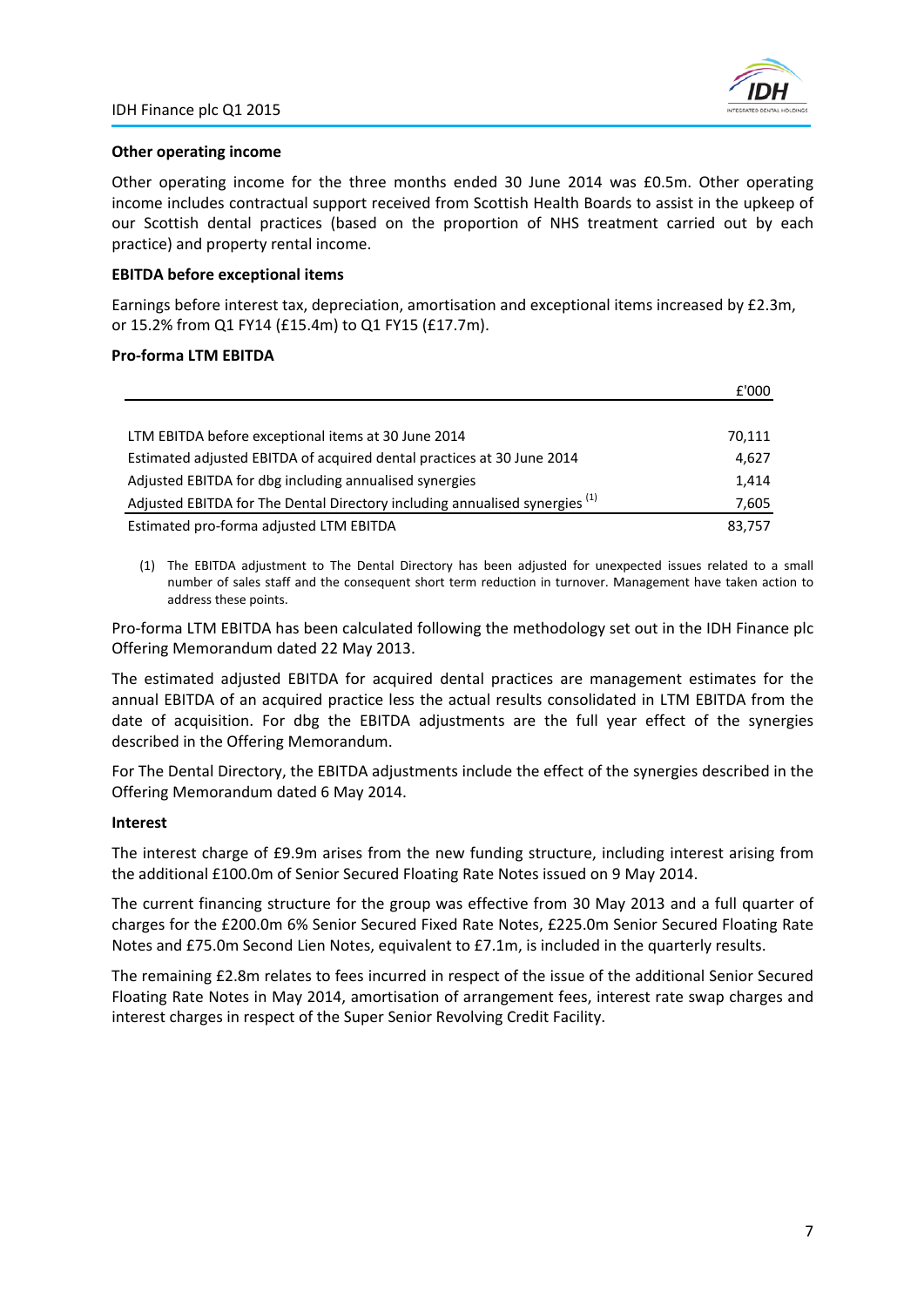

### **Debt and liquidity**

At 30 June 2014, the net debt was £465.1m, compared to £401.6m at 31 March 2014. This movement is primarily due to the issue of additional Senior Secured Floating Rate Notes in May 2014, offset by the repayment of amounts drawn under the Super Senior Revolving Credit Facility (principally drawn to fund the acquisition of The Dental Directory) and an increase in cash balances during the quarter.

Net cash flow for the quarter was an inflow of £16.5m. This reflected net proceeds from bank and bond debt of £78.4m (net of issue costs incurred) and cash generated from operating activities of £17.5m, offset by expenditure of £71.1m on acquisitions including The Dental Directory, £5.1m for capital expenditure, including the refurbishment of acquisition sites, and £3.2m for the servicing of finance.

### **Working capital movements**

Net cash inflow from operating activities increased from £8.2m in Q1 FY14 to £17.5m in Q1 FY15 and the ratio of EBITDA to operating cash flow increased from 53.0% to 98.5%.

### **Capital expenditure**

Net capital expenditure for Q1 FY15 was £5.1m including acquisition refurbishments of £1.2m and proceeds from the sale of freehold dental practices of £0.8m. The remaining capital expenditure is referred to as "maintenance" capital expenditure and was £4.7m for the quarter.

Maintenance capital expenditure of £4.7m for the quarter includes £0.6m for the merger of practices in Bristol and Clacton.

### **Cash conversion**

Cash conversion is measured as the ratio of EBITDA to operating cash flow less maintenance capital expenditure and for the quarter was 74.4% compared to 23.7% in the corresponding quarter in FY14.

Cash conversion was reduced by the refurbishment capital expenditure projects discussed above. After taking these items into account, cash conversion would increase to 78.6% for the quarter.

### **Acquisitions**

Acquisitions capital expenditure in the quarter was £71.1m and included the acquisition of The Dental Directory in additional to individual practice acquisitions.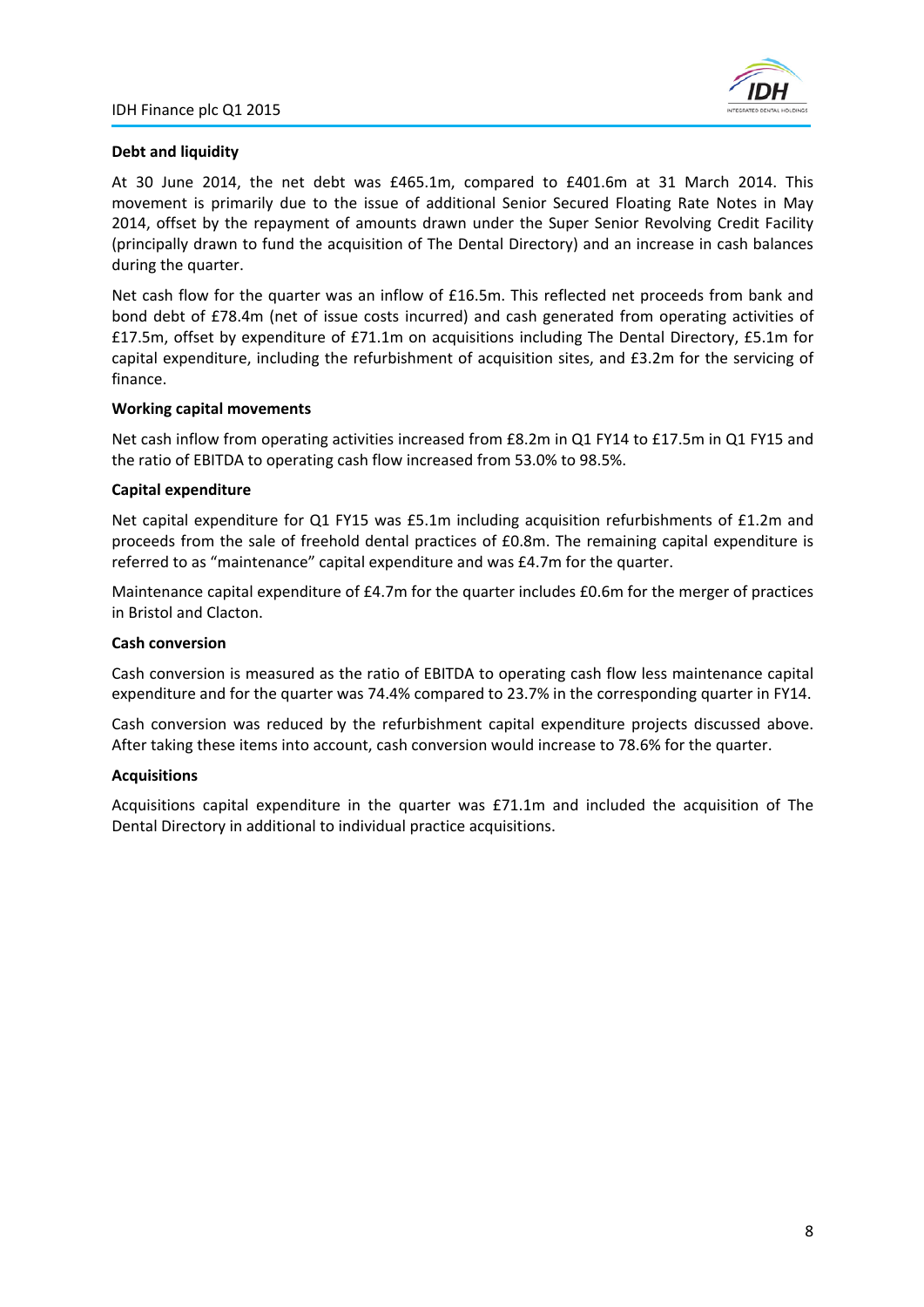

# **Risk factors**

There have been no material changes in IDH's overall opportunity and risk position when compared to the Risk factors set out in the IDH Finance plc Offering Memorandum dated 22 May 2013, the updated Offering Memorandum dated 6 May 2014 and the statutory accounts for Turnstone Midco 2 Limited for the year ended 31 March 2014.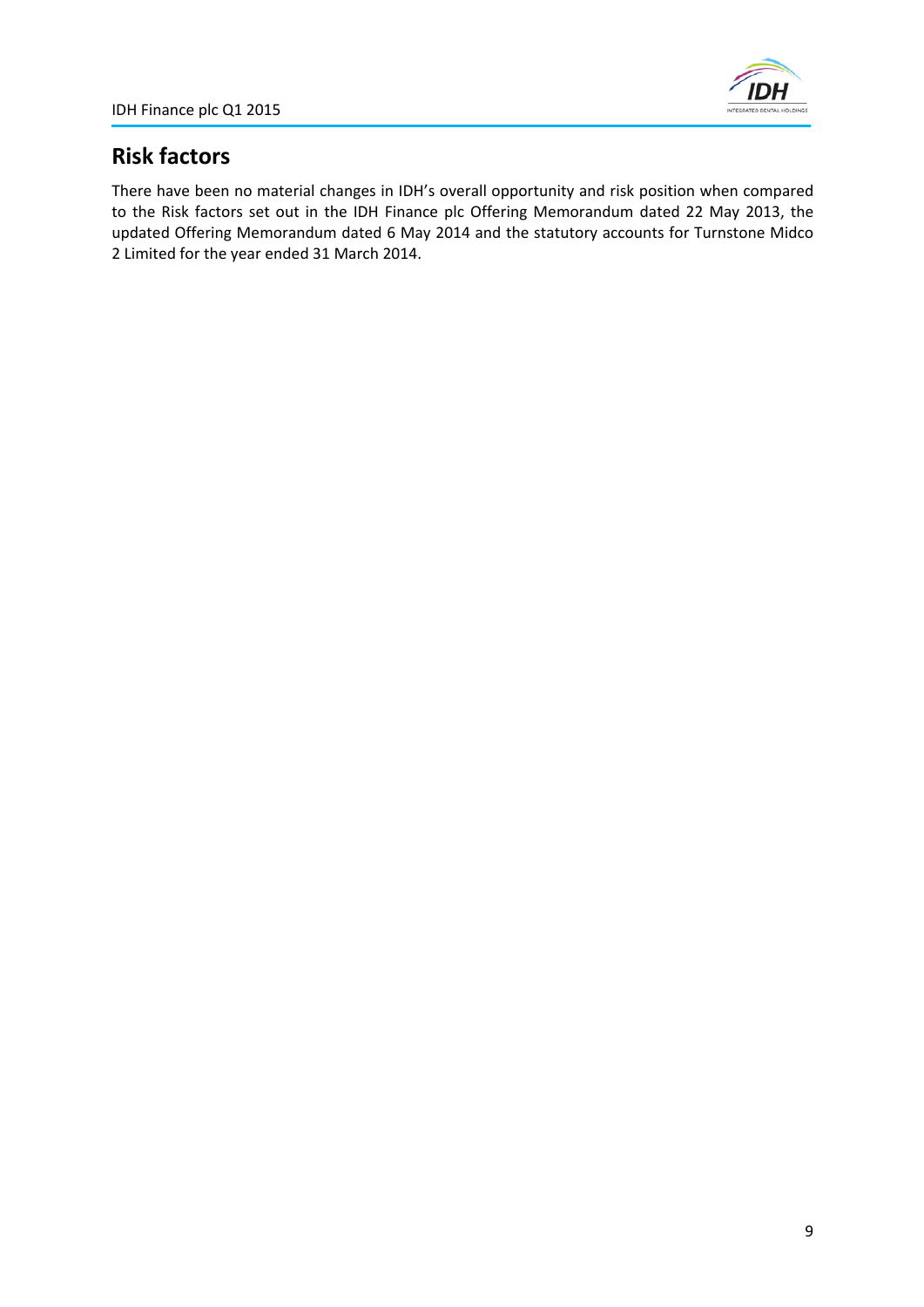# **Turnstone Midco 2 Limited**

**Condensed consolidated interim financial statements – Unaudited**

**Q1 2015 – 3 month period ended 30 June 2014**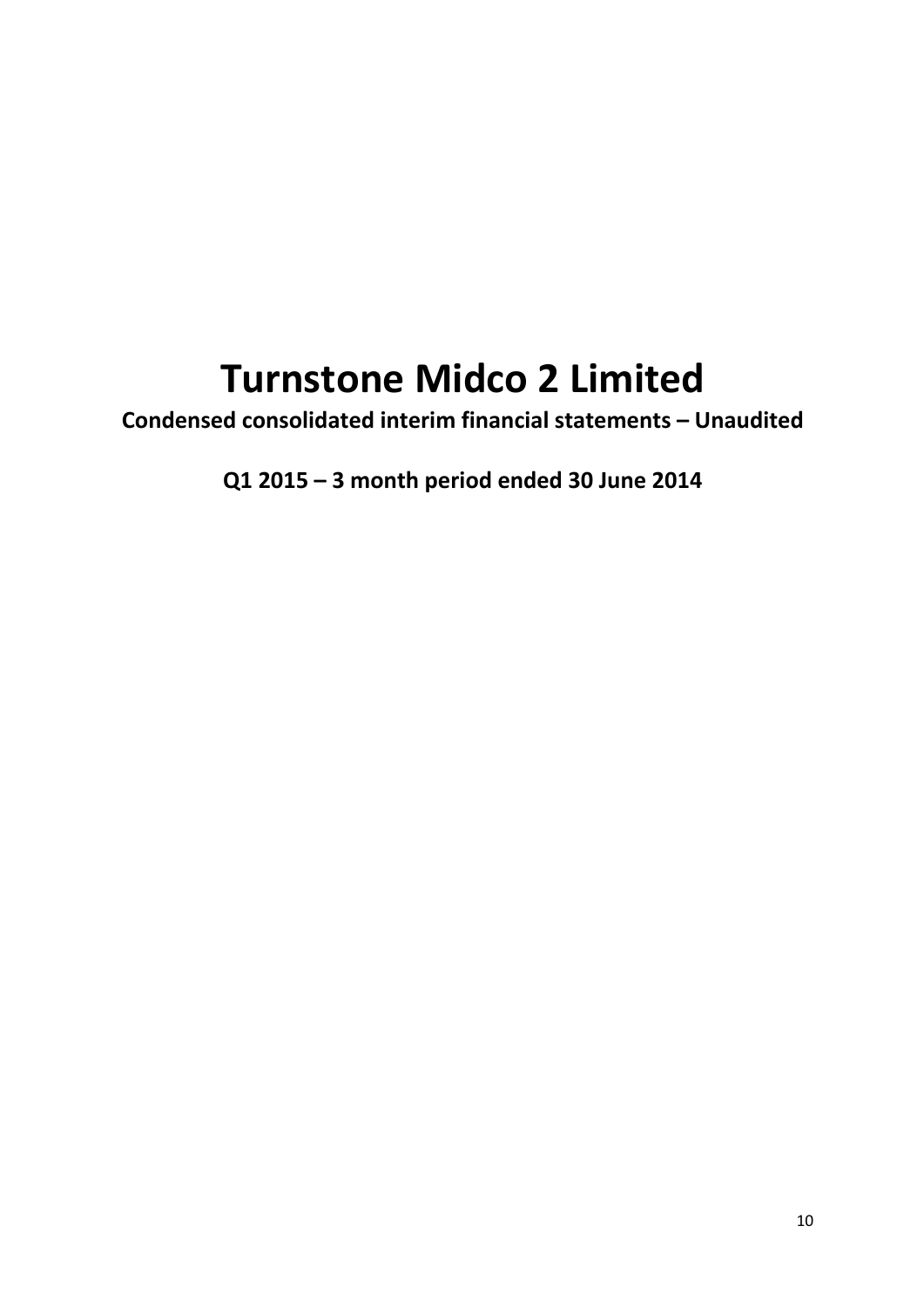# **Profit and loss account (unaudited)**

*For the quarter ended 30 June 2014*

|                                                            |                | Q1 2015   | Q1 2014   |
|------------------------------------------------------------|----------------|-----------|-----------|
|                                                            | <b>Note</b>    | £'000     | £'000     |
| Turnover                                                   | 3              | 123,853   | 98,726    |
| Cost of sales                                              |                | (68, 284) | (51, 536) |
| Gross profit                                               |                | 55,569    | 47,190    |
| Administrative expenses                                    |                | (51, 554) | (43, 642) |
| Other operating income                                     |                | 462       | 441       |
| Operating profit                                           |                | 4,477     | 3,989     |
| EBITDA before exceptional items                            |                | 17,723    | 15,389    |
| Depreciation                                               |                | (3,982)   | (3, 176)  |
| Amortisation of goodwill                                   |                | (9,277)   | (8, 313)  |
| Amortisation of grant income                               |                | 111       | 138       |
| <b>Exceptional items</b>                                   |                | (98)      | (49)      |
| Operating profit                                           |                | 4,477     | 3,989     |
| Profit on disposal of assets                               |                | 288       | 3         |
| Profit on ordinary activities before interest and taxation |                | 4,765     | 3,992     |
| Interest payable and similar charges                       |                | (9,898)   | (30, 532) |
| Interest receivable and other income                       |                | 13        | 2         |
| Loss on ordinary activities before taxation                | $\overline{3}$ | (5, 120)  | (26, 538) |
| Tax on loss on ordinary activities                         | $\overline{4}$ | (213)     | 1,043     |
| Loss on ordinary activities after taxation                 |                | (5, 333)  | (25, 495) |
| Equity minority interests                                  |                | (18)      | (9)       |
| Loss for the financial period                              |                | (5, 351)  | (25, 504) |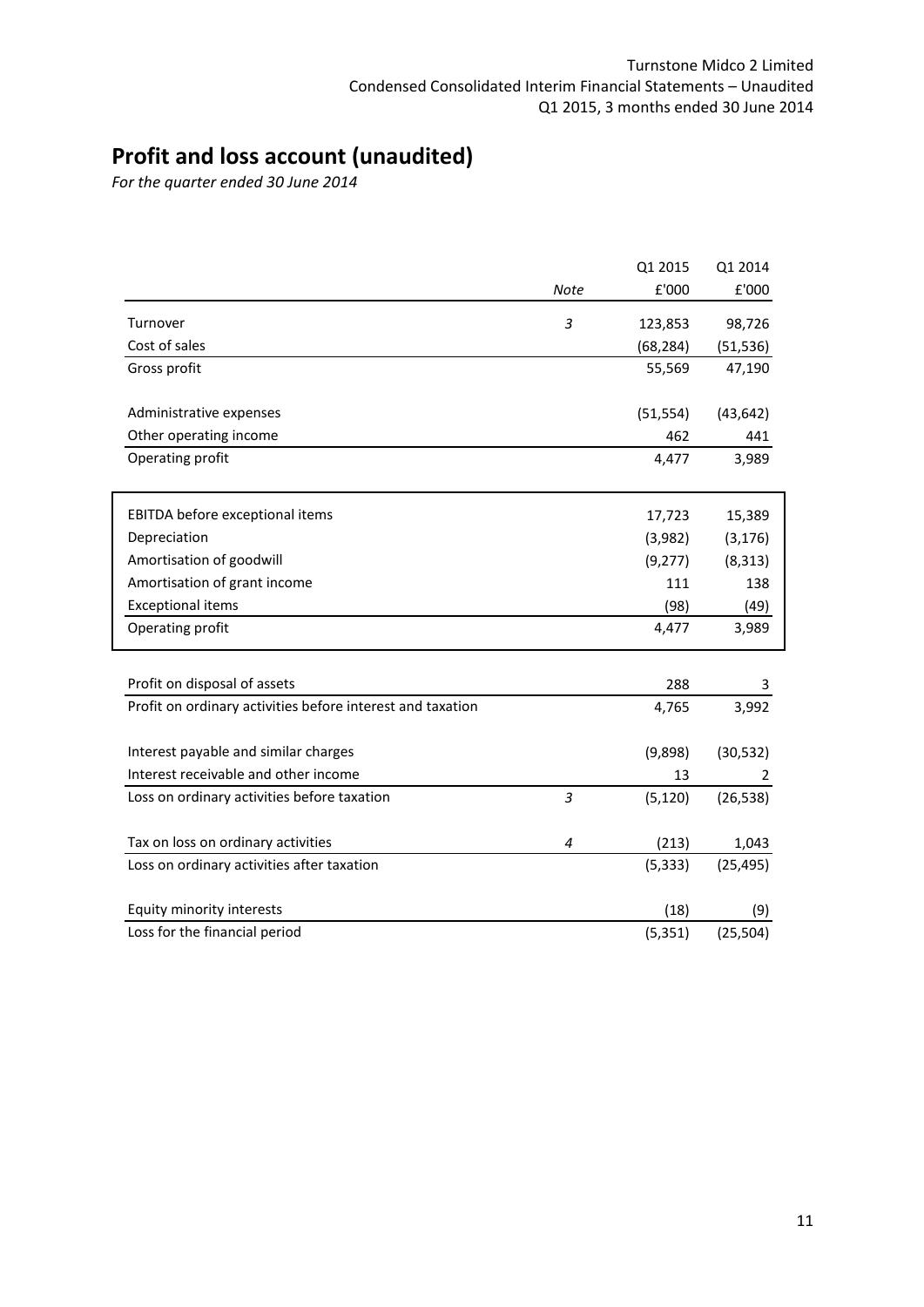# **Balance sheet (unaudited)**

*at 30 June 2014*

|                                                         |      | Q1 2015    | Q1 2014    |
|---------------------------------------------------------|------|------------|------------|
|                                                         | Note | £'000      | £'000      |
| Intangible assets                                       | 5    | 653,998    | 604,610    |
| Tangible assets                                         |      | 87,704     | 71,676     |
| <b>Fixed assets</b>                                     |      | 741,702    | 676,286    |
| <b>Stock</b>                                            |      | 22,605     | 7,192      |
| <b>Debtors</b>                                          |      | 65,947     | 37,183     |
| Cash at bank and in hand                                |      | 23,395     | 24,293     |
| Current assets                                          |      | 111,947    | 68,668     |
| Creditors: amounts falling due within one year          | 6    | (86, 465)  | (67, 643)  |
| Net current assets                                      |      | 25,482     | 1,025      |
| Creditors: amounts falling due after more than one year | 7    | (495, 040) | (387, 018) |
| Provisions for liabilities and charges                  |      | (9,834)    | (14,070)   |
| Net assets                                              |      | 262,310    | 276,223    |
| Capital and reserves                                    |      |            |            |
| Share capital                                           | 8    | 410,961    | 410,961    |
| Profit and loss reserve                                 | 8    | (148, 635) | (134, 663) |
| Minority interest                                       | 8    | (16)       | (75)       |
| Total shareholders' funds                               | 8    | 262,310    | 276,223    |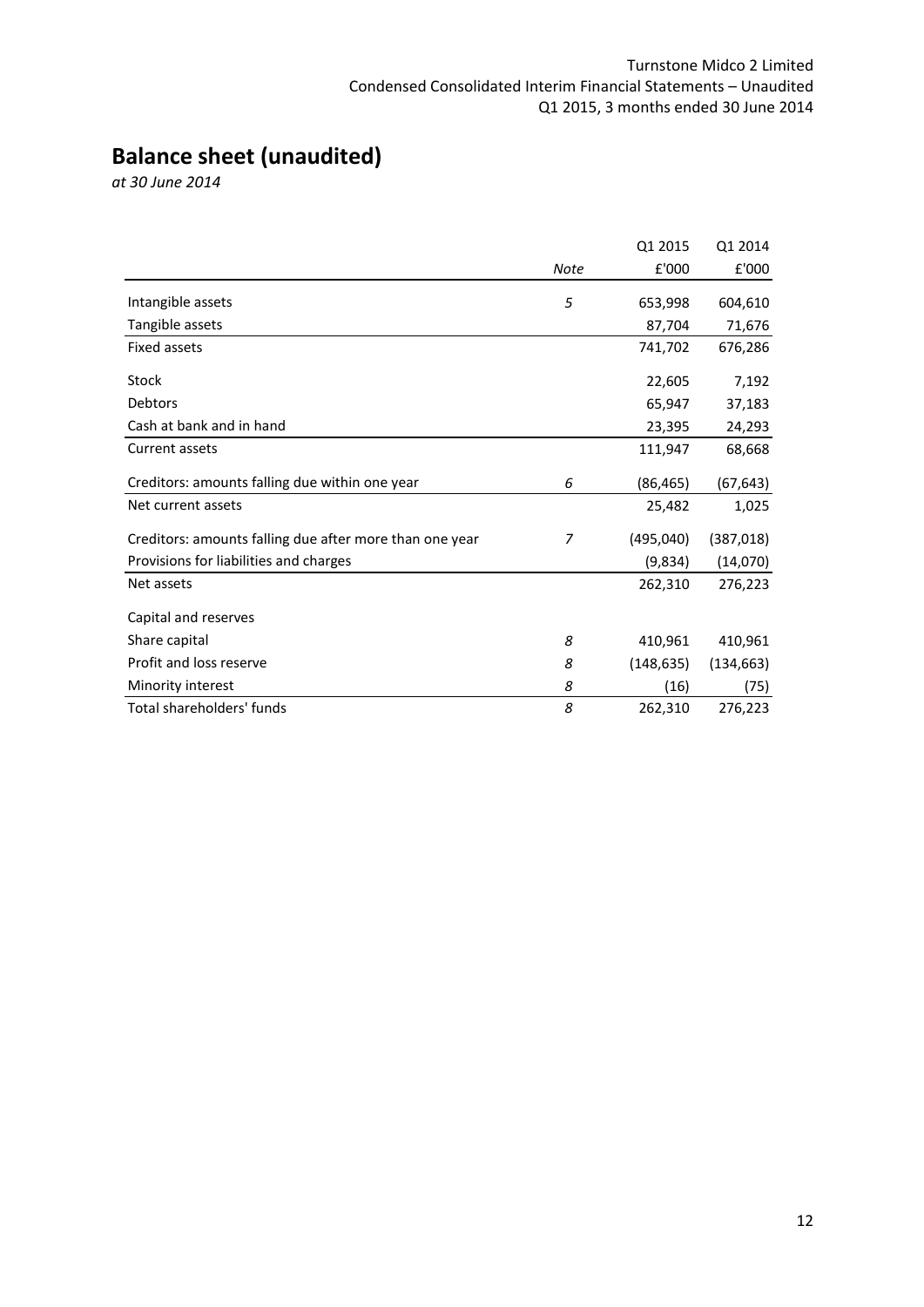# **Cash flow statement (unaudited)**

*For the quarter ended 30 June 2014*

|                                                 | Q1 2015   | Q1 2014   |
|-------------------------------------------------|-----------|-----------|
|                                                 | £'000     | £'000     |
| Operating profit                                | 4,477     | 3,989     |
| Amortisation of goodwill                        | 9,277     | 8,313     |
| Depreciation                                    | 3,982     | 3,176     |
| Amortisation of grant income                    | (111)     | (138)     |
| Increase in stock                               | (389)     | (135)     |
| Increase in debtors                             | (2,306)   | (6,043)   |
| Increase in creditors                           | 3,060     | 65        |
| Decrease in provisions                          | (533)     | (1,077)   |
| Net cash inflow from operating activities       | 17,457    | 8,150     |
| Corporation tax recovered/(paid)                | 69        | (96)      |
| Returns on investments and servicing of finance | (3,232)   | (5,072)   |
| Capital expenditure                             | (5,073)   | (5,098)   |
| Acquisitions and disposals                      | (71, 130) | (50,707)  |
| Net cash outflow before financing               | (61, 909) | (52, 823) |
| Debt issue costs                                | (882)     | (11, 322) |
| Financing                                       | 79,250    | 46,035    |
| Increase/(decrease) in cash for the period      | 16,459    | (18, 110) |
| Opening cash                                    | 6,936     | 42,403    |
| Closing cash                                    | 23,395    | 24,293    |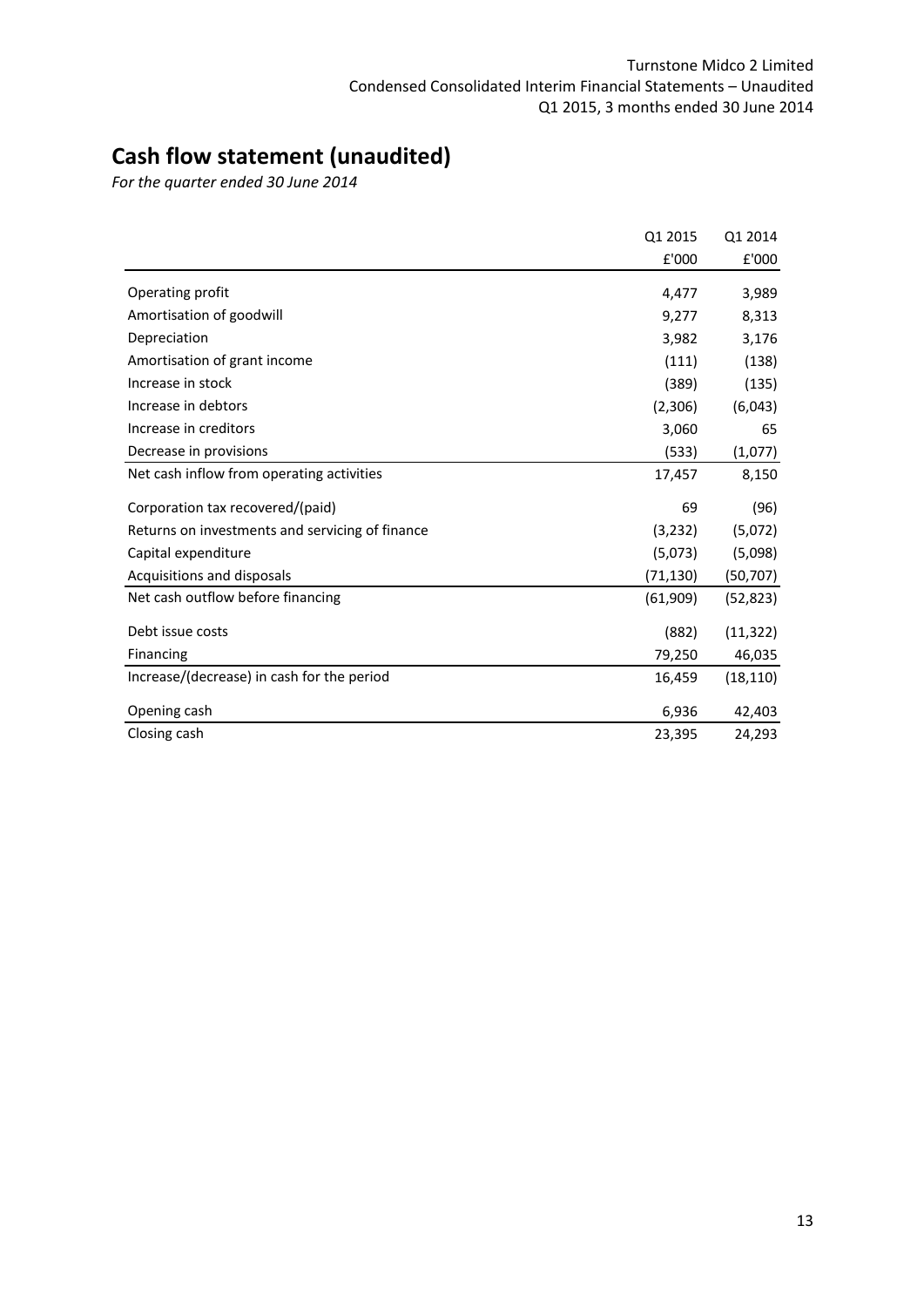# **Reconciliation of net cash flow to movement in net debt (unaudited)**

*For the quarter ended 30 June 2014*

|                                                  | Q1 2015    | Q1 2014   |
|--------------------------------------------------|------------|-----------|
|                                                  | £'000      | £'000     |
| Increase/(decrease) in cash for the period       | 16,459     | (18, 110) |
| Drawdown of bank loans                           | (68, 500)  | (25, 307) |
| Repayment of bank loans                          | 90,500     | 329,272   |
| Redemption of loan notes                         |            | 50,000    |
| Issue of high yield bonds                        | (101, 250) | (400,000) |
| Debt issue costs                                 |            | 11,322    |
| Total cash movement in net debt                  | (62, 791)  | (52, 823) |
| Accrued interest                                 |            | (8, 339)  |
| Non-cash movements in net debt from re-financing |            | 399,353   |
| Amortisation of loan arrangement fees            | (673)      | (776)     |
| Total non-cash movement in net debt              | (673)      | 390,238   |
| Total movement in net debt                       | (63, 464)  | 337,415   |
| Net debt brought forward                         | (401,599)  | (698,322) |
| Net debt carried forward                         | (465,063)  | (360,907) |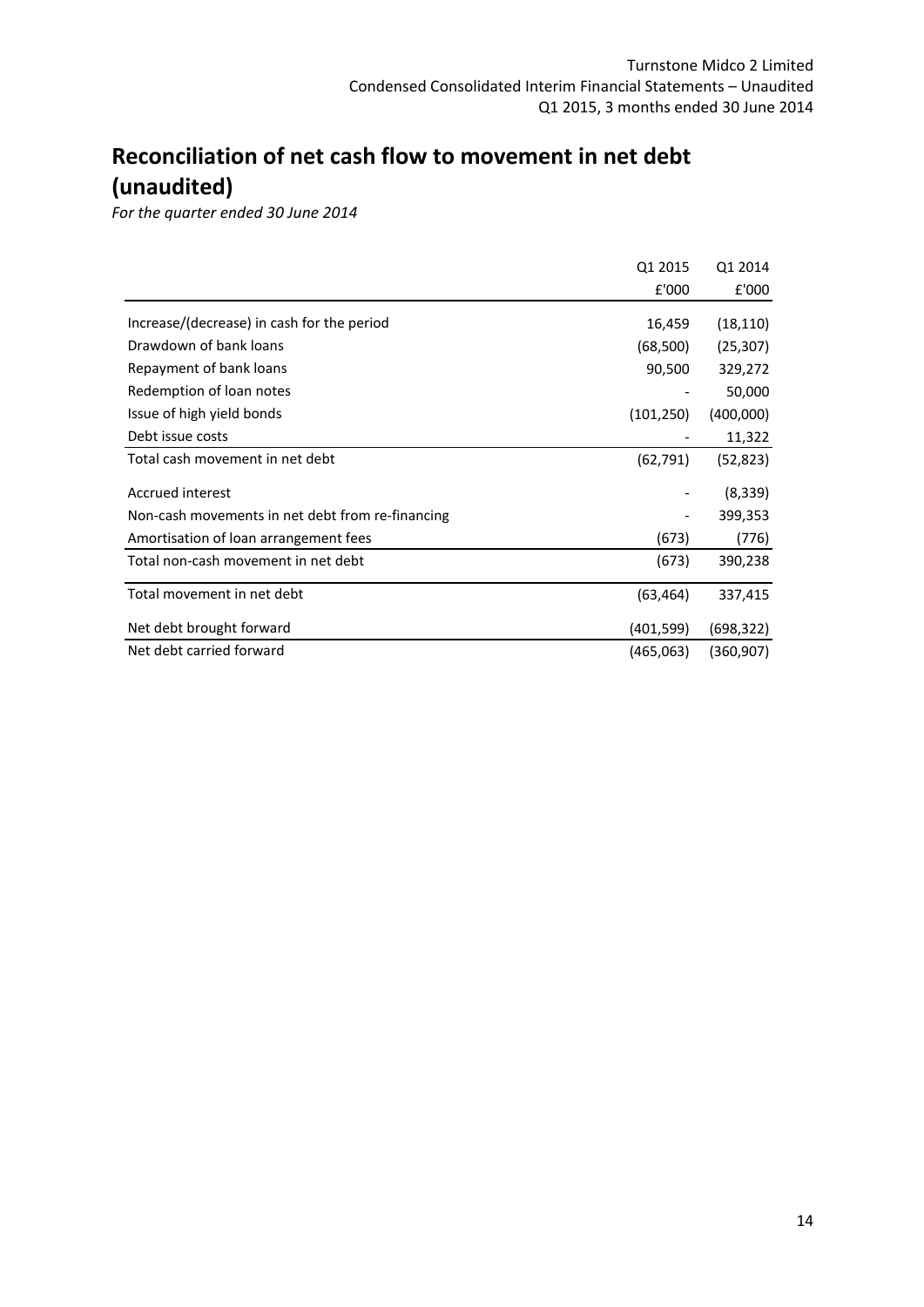### *Forming part of the financial statements*

### **1 General information and statement of compliance**

Turnstone Midco 2 Limited (the "company", and with its subsidiaries, the "group") is a company registered in England. It is the parent company of IDH Finance plc (the "issuer"). The company is 100% owned by Turnstone Midco 1 Limited and the ultimate UK parent company is Turnstone Equityco 1 Limited.

The condensed consolidated interim financial statements of the company are for the quarter ended 30 June 2014. Comparative results are provided for the quarter ended 30 June 2013 and include the refinancing of the group's bank debt through the issue of high yield bonds by IDH Finance plc.

The content of this report does not constitute statutory financial statements and is unaudited.

The condensed consolidated interim financial statements have been prepared in accordance with the recognition and measurement requirements of UK Generally Accepted Accounting Practice (UK GAAP). They do not reflect all of the disclosure requirements for full annual statements and should be read in conjunction with the consolidated financial statements of Turnstone Midco 2 Limited and Turnstone Equityco 1 Limited for the year ended 31 March 2014, both of which are available from our website, www.idhgroup.co.uk.

### **2 Accounting policies**

The condensed consolidated financial statements have been prepared on the basis of the accounting policies set out in the 2014 directors' report and consolidated financial statements for Turnstone Equityco 1 Limited.

### *Turnover*

Turnover represents the income received in the ordinary course of business for dentistry goods or services provided to the extent that the group has obtained the right to consideration. Turnover derived from NHS contracts in England and Wales is recognised on the volume of dental activity delivered in the financial year. Turnover from all private dental work and NHS patients in Scotland is recognised on the completion of each piece of treatment carried out, with the exception of orthodontic treatment, which is recognised based on the stage of completion reached during the course of treatment.

### *Goodwill*

Purchased goodwill (representing the excess of the fair value of the consideration and associated costs over the fair value of the separable net assets acquired) arising on consolidation in respect of acquisitions is capitalised. Positive goodwill is amortised to nil by equal annual instalments over its estimated useful life, which is 20 years, being the period over which the group expects to benefit from the assets acquired. The carrying value of goodwill is evaluated when there is an indicator of impairment. When it is determined that the carrying value exceeds the recoverable amount, the excess is written off to the profit and loss account.

In calculating the goodwill, the total consideration, both actual and deferred, is taken into account. Where the deferred consideration is contingent and dependent upon future trading performance, an estimate of the present value of the likely consideration payable is made. This contingent deferred consideration is re‐assessed annually and corresponding adjustment is made to the goodwill arising on acquisition.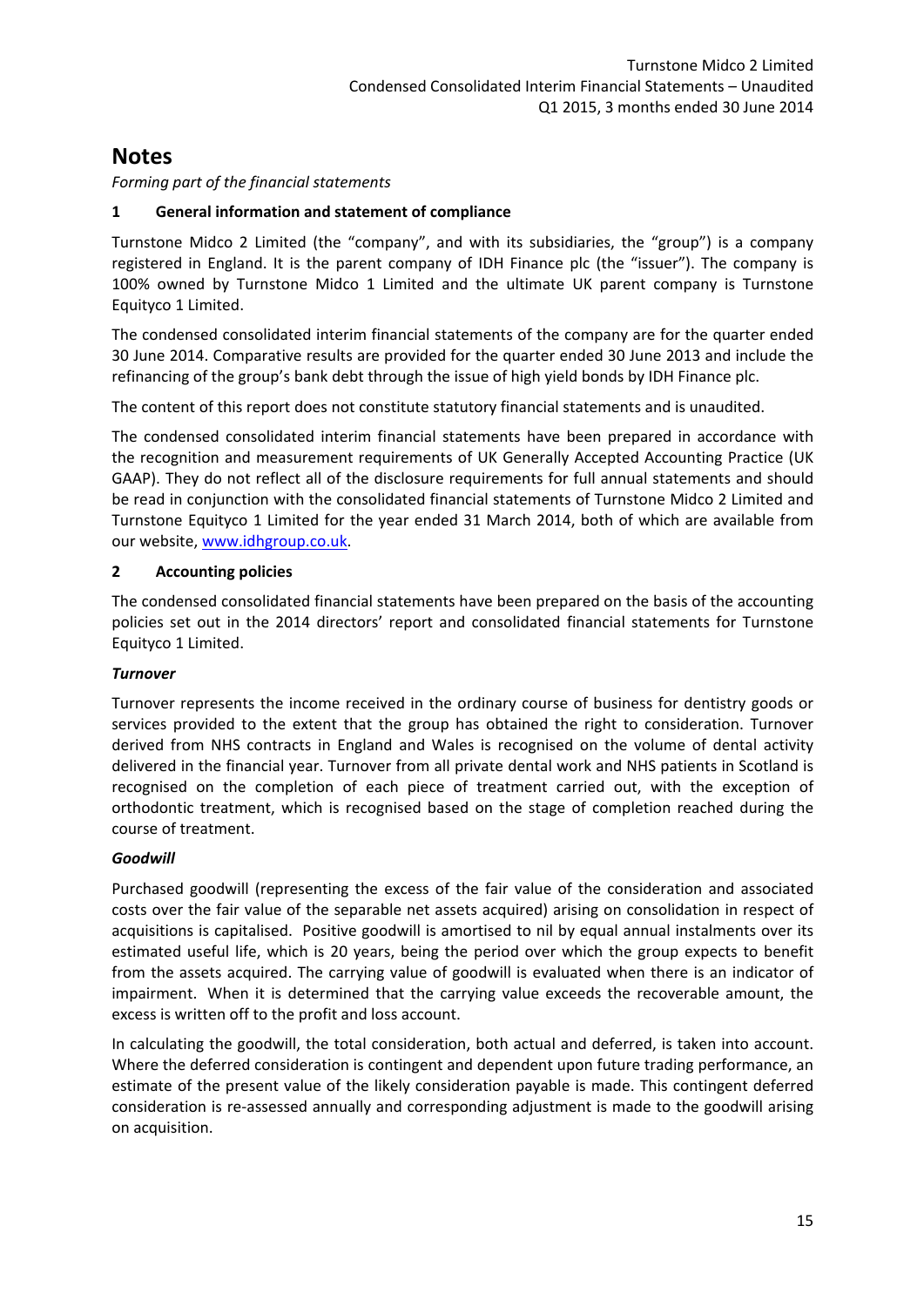### *Forming part of the financial statements*

On the subsequent disposal or termination of a business acquired, the profit or loss on disposal or termination is calculated after charging the unamortised amount of any related goodwill.

### *Taxation*

The corporation tax expense to be recognised in an interim period is based on the best estimate of the average corporation tax rate expected for the full year applied to the profit before tax for the interim period.

### *Deferred taxation*

Deferred tax is recognised in respect of all timing differences that have originated but not reversed at the balance sheet date, where transactions or events that result in an obligation to pay more tax in the future or a right to pay less tax in the future have occurred at the balance sheet date.

A net deferred tax asset is regarded as recoverable and therefore recognised only when, on the basis of all available evidence, it can be regarded as more likely than not that there will be suitable taxable profits against which to recover carried forward tax losses and from which the future reversal of underlying timing differences can be deducted.

Deferred tax is measured at the average tax rates that are expected to apply in the periods in which the timing differences are expected to reverse based on tax rates and laws that have been enacted or substantively enacted by the balance sheet date. Deferred tax is measured on a non‐discounted basis.

### *Leases*

Operating leases are charged to the profit and loss account on a straight line basis over the period of the lease.

### *Partnerships*

Certain members of the group management team act as partners on behalf of group companies in a number of dental practice partnerships. These partnerships are held on trust on behalf of a number of group companies. All profits arising from partnership activity are transferred to a group trading company.

As a result, the group considers that it has control of these partnerships and consequently the results of the partnerships are consolidated into the group's financial statements. The partnerships are accounted for in accordance with the group's accounting policies.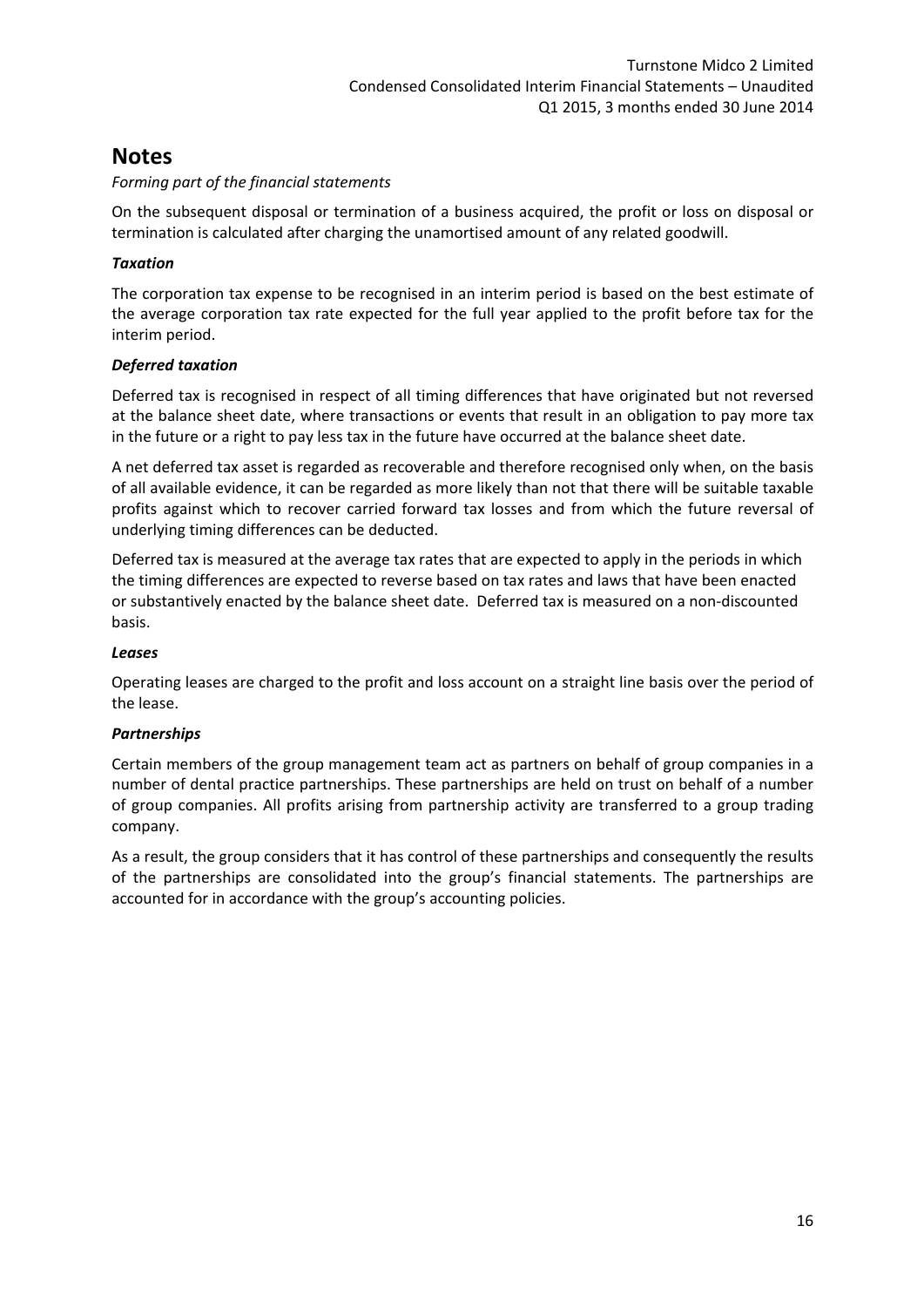*Forming part of the financial statements*

### **3 Segmental information**

|                               | Q1 2015  |           |
|-------------------------------|----------|-----------|
|                               | Turnover | Profit    |
|                               | £'000    | £'000     |
| Operation of dental practices | 103,934  | 16,318    |
| Practice and other services   | 19,919   | 1,405     |
| Group turnover/EBITDA         | 123,853  | 17,723    |
| <b>Exceptional items</b>      |          | (98)      |
| Profit on disposal of assets  |          | 288       |
| Depreciation and amortisation |          | (13, 148) |
| Net interest payable          |          | (9,885)   |
| Loss before taxation          |          | (5, 120)  |

Practice and other services include The Dental Directory group, dbg, the Academy and recruitment services.

All activities arose in the United Kingdom.

### **4 Taxation**

|                                               | Q1 2015 | Q1 2014 |
|-----------------------------------------------|---------|---------|
|                                               | £'000   | £'000   |
| Analysis of tax (charge)/credit in the period |         |         |
| Current tax                                   |         |         |
| Corporation tax                               | (3)     | 17      |
| Total current tax (charge)/credit             | (3)     | 17      |
| Deferred tax                                  |         |         |
| Deferred tax (charge)/credit                  | (210)   | 1,026   |
| Adjustment in respect of prior periods        |         |         |
| Effect of changes in tax rates                |         |         |
| Total deferred tax (charge)/credit            | (210)   | 1,026   |
| Tax (charge)/credit on ordinary activities    | (213)   | 1,043   |

Due to the level of allowable interest deductions and the availability of capital allowances, no current tax liability has been recognised for current trading in the quarter ended 30 June 2014. The corporation tax charge recognised in the quarter arises from a historic trading liability in an acquired subsidiary.

The deferred tax asset has been recognised based on the capital allowances available on fixed assets acquired during the quarter.

The main rate of Corporation Tax has been reduced to 21% from 1 April 2014. A further reduction to 20% from 1 April 2015 was substantively enacted in the Finance Act 2013 and the deferred tax asset has been measured accordingly.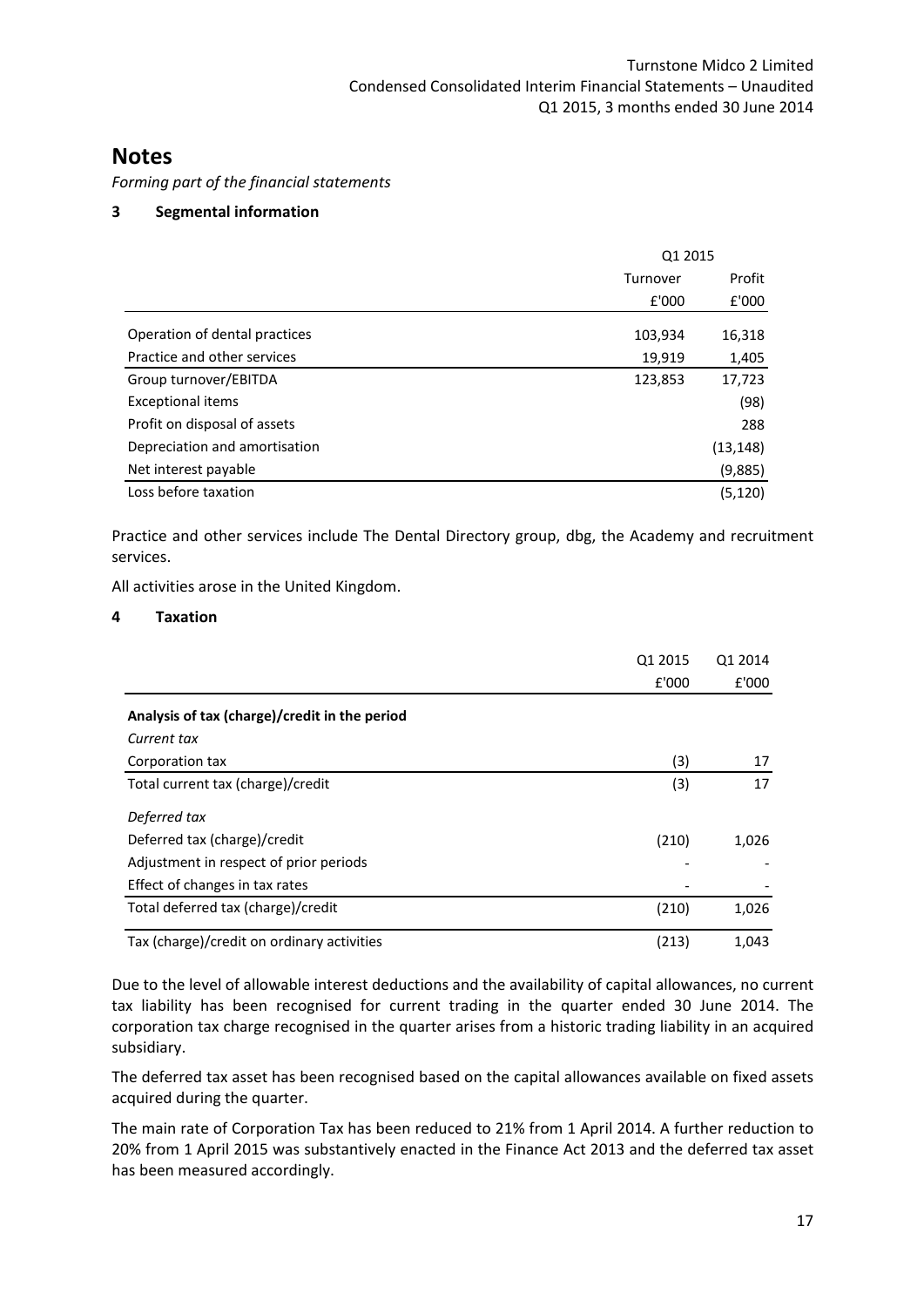*Forming part of the financial statements*

### **5 Intangible fixed assets**

During the three months ended 30 June 2014, the group acquired nine dental practices in addition to The Dental Directory Group. Practice acquisitions totalling £2.9m and subsidiary acquisitions totalling £45.4m were made in the period.

Due to the timing of these acquisitions, the initial acquisition accounting and determination of fair values has currently only been determined on a provisional basis.

### **6 Creditors: amounts falling due within one year**

|                                         | Q1 2015 | Q1 2014 |
|-----------------------------------------|---------|---------|
|                                         | £'000   | £'000   |
| Trade creditors                         | 17,834  | 10,929  |
| Other taxation and social security      | 3,146   | 1,802   |
| Corporation tax                         | 502     | 2       |
| Deferred consideration for acquisitions | 7,272   | 8,067   |
| Accruals and deferred income            | 50,275  | 44,323  |
| Accrued interest                        | 7,436   | 2,520   |
|                                         | 86,465  | 67,643  |

Deferred consideration is due to the vendors of individual practices.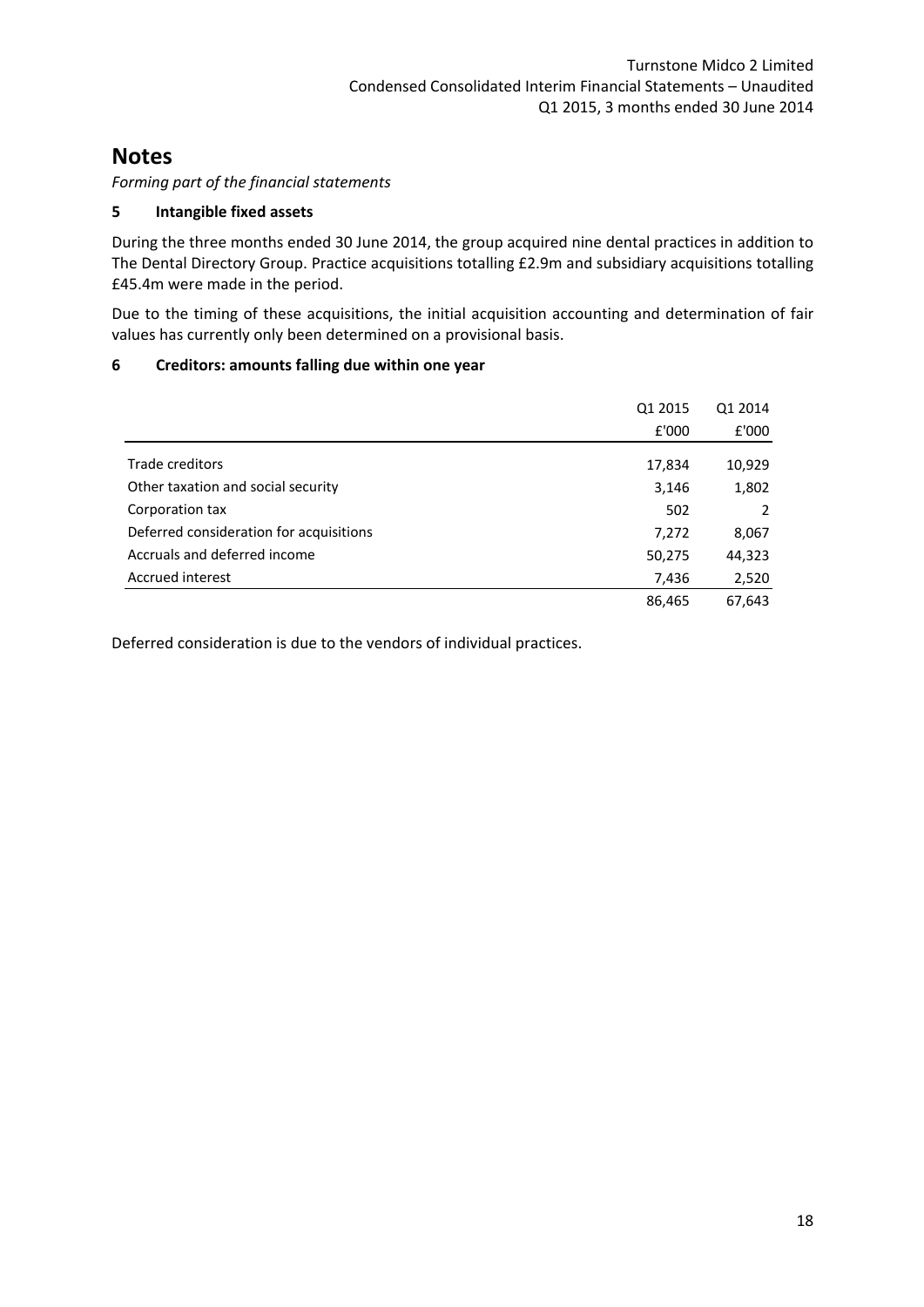*Forming part of the financial statements*

### **7 Creditors: amounts falling after more than one year**

|                                          | Q1 2015  | Q1 2014   |
|------------------------------------------|----------|-----------|
|                                          | £'000    | £'000     |
| High yield bonds                         | 501,227  | 400,000   |
| Debt issue costs                         | (12,769) | (14, 800) |
| High yield bonds net of debt issue costs | 488,458  | 385,200   |
| Super senior revolving credit facility   |          |           |
| Deferred consideration                   | 6,236    | 1,410     |
| Accruals and deferred income             | 346      | 408       |
|                                          | 495,040  | 387,018   |

High yield bonds totalling £400m were issued at 100% on 30 May 2013. A further £100m of Senior Secured Floating Rate Notes were issued on 9 May 2014 at 101.25%. As at 30 June 2014, high yield bonds in issue consist of:

- ‐ £200m 6% Senior Secured Fixed Rate Notes due to mature on 1 December 2018;
- ‐ £225m Senior Secured Floating Rate Notes due to mature on 1 December 2018. The notes are set at a floating rate of GBP LIBOR plus 5% each quarter.
- ‐ £75m 8.5% Second Lien Notes due to mature on 1 June 2019.

The premium arising on the notes issued in May 2014 is to be amortised over the remaining term to maturity.

The super senior revolving credit facility has an interest charge of GBP LIBOR plus 4%.

As part of an interest rate management strategy, the group has entered into two interest rate contracts to swap LIBOR for a fixed rate.

Deferred consideration is due to the vendors of individual practices over the next 2‐5 years.